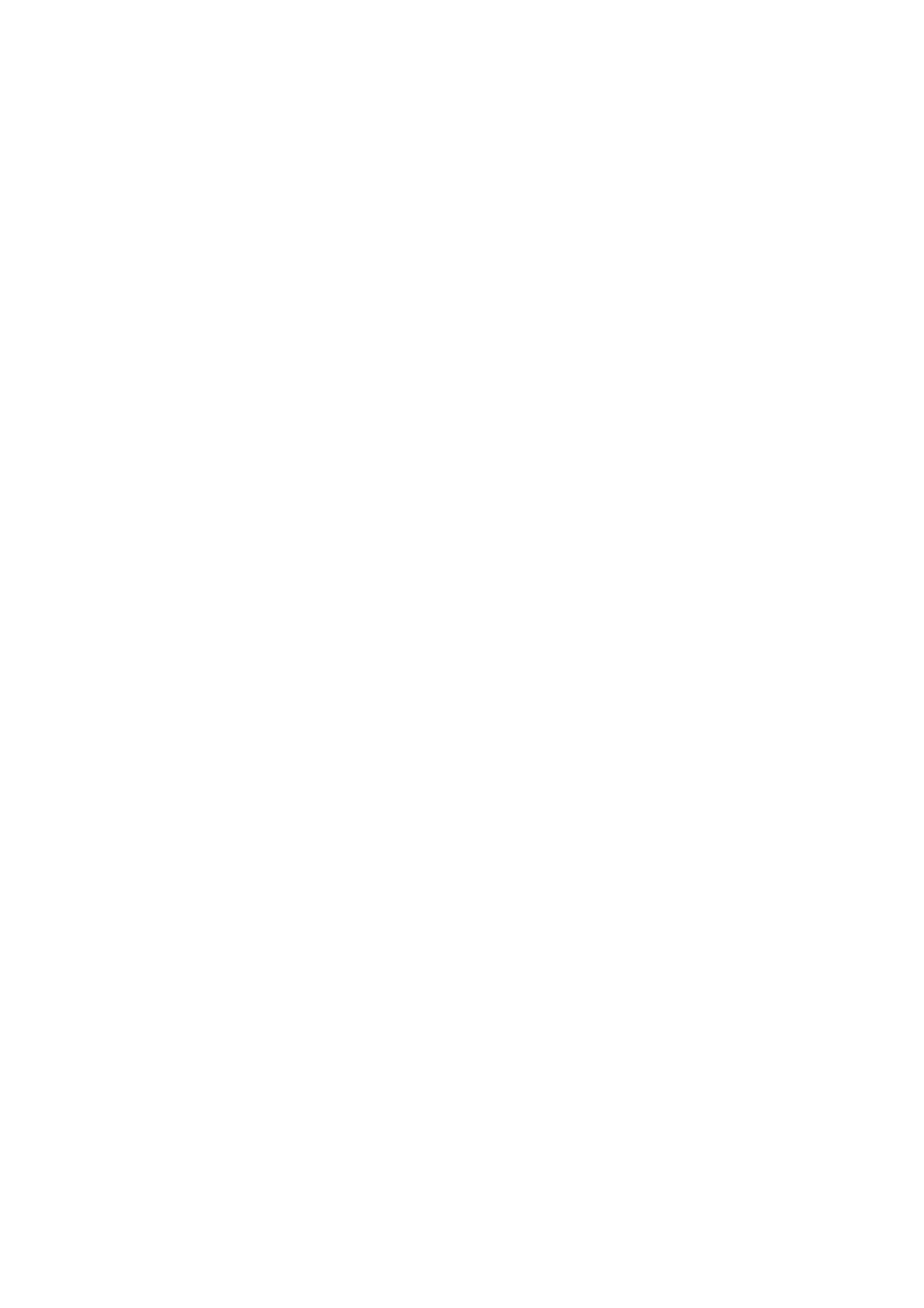| Generally Aggravated By Exposure   An acute exposure will not generally aggravate any medical condition. |                                                                                          |                                                                                                                                       |  |
|----------------------------------------------------------------------------------------------------------|------------------------------------------------------------------------------------------|---------------------------------------------------------------------------------------------------------------------------------------|--|
|                                                                                                          | <b>SECTION 9: EMERGENCY FIRST AID PROCEDURES -</b>                                       |                                                                                                                                       |  |
|                                                                                                          | Seek medical assistance for further treatment, observation and support if necessary      |                                                                                                                                       |  |
| <b>Eye Contact</b>                                                                                       |                                                                                          |                                                                                                                                       |  |
|                                                                                                          | In case of eye contact, flush with a lot of water for 15 minutes.                        |                                                                                                                                       |  |
| <b>Skin Contact</b>                                                                                      |                                                                                          |                                                                                                                                       |  |
|                                                                                                          | In case of skin contact with contents of battery, flush immediately with water.          |                                                                                                                                       |  |
| <b>Inhalation</b>                                                                                        |                                                                                          |                                                                                                                                       |  |
|                                                                                                          | In case of light inhalation, move to an area with flash air immediately                  |                                                                                                                                       |  |
|                                                                                                          | if irritation persists, get medical help.                                                |                                                                                                                                       |  |
| Ingestion                                                                                                |                                                                                          |                                                                                                                                       |  |
|                                                                                                          | In case of ingestion, get medical help.                                                  |                                                                                                                                       |  |
|                                                                                                          |                                                                                          | <b>SECTION 10- CONTROL AND PROTECTIVE MEASURES</b>                                                                                    |  |
| <b>Respiratory Protection</b>                                                                            |                                                                                          |                                                                                                                                       |  |
| (Specify Type)                                                                                           | Not necessary under conditions of Normal use.                                            |                                                                                                                                       |  |
| <b>Protective Gloves</b>                                                                                 |                                                                                          | <b>Eye Protection</b>                                                                                                                 |  |
|                                                                                                          | Not necessary under conditions of Normal use.                                            | Not necessary under conditions of Normal use.                                                                                         |  |
| <b>VENTILATION</b>                                                                                       | $\Box$ Local Exhaust                                                                     | □ Mechanical (General)                                                                                                                |  |
|                                                                                                          |                                                                                          | Not necessary under conditions of Normal use.                                                                                         |  |
|                                                                                                          |                                                                                          | $\Box$ Special                                                                                                                        |  |
| <b>TO BE USED</b>                                                                                        | Not necessary under conditions of Normal<br>use.                                         | Not necessary under conditions of Normal use.                                                                                         |  |
|                                                                                                          | $\Box$ Other (Specify)                                                                   |                                                                                                                                       |  |
|                                                                                                          | Not necessary under conditions of Normal use.                                            |                                                                                                                                       |  |
|                                                                                                          | <b>SECTION 11: Other Protective</b>                                                      |                                                                                                                                       |  |
|                                                                                                          | Clothing and Equipment Not necessary under conditions of Normal use.                     |                                                                                                                                       |  |
| <b>Hygienic Work</b>                                                                                     |                                                                                          |                                                                                                                                       |  |
| <b>Practices</b>                                                                                         | Not necessary under conditions of Normal use.                                            |                                                                                                                                       |  |
|                                                                                                          |                                                                                          |                                                                                                                                       |  |
|                                                                                                          | <b>SECTION 12- ACCIDENTAI RELEASE MEASURES</b>                                           |                                                                                                                                       |  |
|                                                                                                          |                                                                                          |                                                                                                                                       |  |
| Steps to be taken if Material                                                                            |                                                                                          |                                                                                                                                       |  |
|                                                                                                          |                                                                                          | Is Spilled Or Released The preferred response is to leave the area and allow the batteries to cool down, let the vapors to dissipate. |  |
|                                                                                                          |                                                                                          | Avoid skin and eye contact or inhalation of vapors. Remove spiller liquid with absorbent and incinerate after.                        |  |
|                                                                                                          |                                                                                          |                                                                                                                                       |  |
|                                                                                                          | <b>SECTION 13- DISPOSAL CONSIDERATIONS</b>                                               |                                                                                                                                       |  |
| <b>Waste Disposal</b>                                                                                    |                                                                                          |                                                                                                                                       |  |
| <b>Methods</b>                                                                                           | Dispose in accordance with appropriate Regulations. Opened cells should be               |                                                                                                                                       |  |
|                                                                                                          |                                                                                          | treated as hazardous waste. Burn the waste in safety furnace and recycle Co, Cu, Al.                                                  |  |
|                                                                                                          | 3/3.                                                                                     |                                                                                                                                       |  |
|                                                                                                          |                                                                                          | <b>SECTION 14: Precautions to be Taken in Handing and Storage</b>                                                                     |  |
|                                                                                                          |                                                                                          | Take all precautions mentioned in this document and operate the battery within the temperature                                        |  |
|                                                                                                          |                                                                                          | TATO Boof Randlang of Tithium ion batteries may result in injury or damage from electrolyte leakage,                                  |  |
|                                                                                                          | Store the battery at ambient temperature in clean environment without chemical vapor nor |                                                                                                                                       |  |
|                                                                                                          | Take all precautions mentioned in this document and operate the battery within the       |                                                                                                                                       |  |